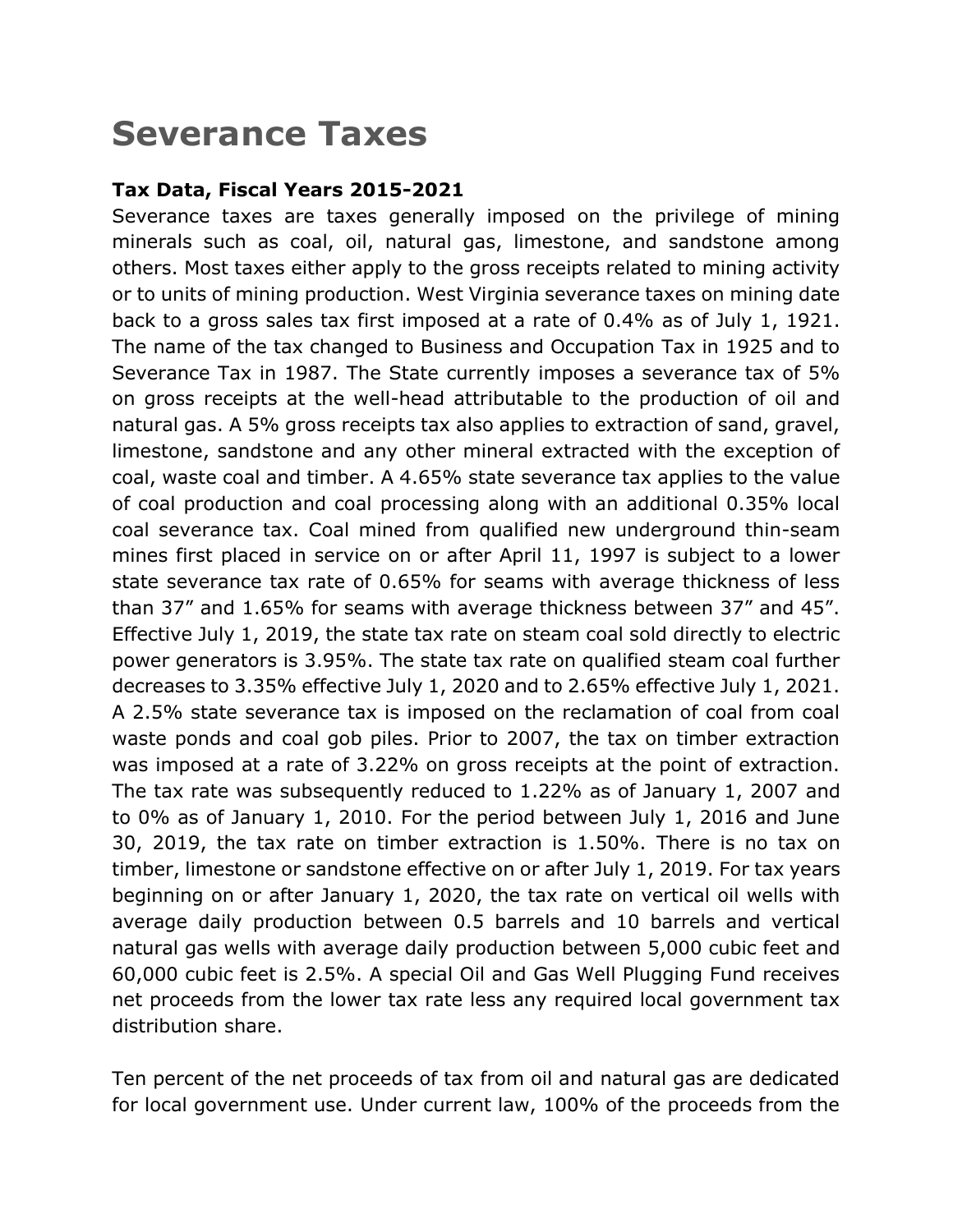regular severance tax on natural gas production from coal-bed methane wells and 100% of the proceeds from the regular severance tax on reclamation of waste coal are dedicated to local governments. In addition to the local 0.35% coal severance tax, the State also began sharing a portion of state coal severance tax collections with producing counties in Fiscal Year 2012-2013. The share increases from 1% in Fiscal Year 2012-2013 to 2%, 3%, 4% and 5% in FY2013-2014, Fiscal Year 2014-2015, Fiscal Year 2015-2016 and Fiscal Year 2016-2017, respectively. The 5% share remains in effect in Fiscal Year 2017-2018 and each year thereafter.

The Tax Department annually receives \$35,000 in regular coal severance tax receipts and \$35,000 in regular oil and natural gas severance tax receipts to help defray the costs associated with the administration of the various local government severance tax distribution programs. In addition, beginning in Fiscal Year 2018, the Tax Department receives an administrative fee of 1.0 percent to cover its costs of administering the local coal-bed methane tax, the local waste coal severance tax and the 5 percent coal sharing severance tax allocation to producing counties. These receipts are not reflected in the net severance tax collection table.

Temporary additional severance taxes on coal, natural gas and timber went into effect on December 1, 2005. These additional privilege taxes included a 56 cent per ton tax on coal production, a 4.7 cent per thousand cubic foot tax on natural gas production and a 2.78% gross receipts tax on timber extraction. Proceeds from these temporary taxes were dedicated to the Workers' Compensation Debt Reduction Fund (Old Fund) to aid in the retirement of old debts associated with the state-run workers' compensation system that was operational prior to the privatization of such system in 2006. These additional temporary taxes were originally scheduled to expire at the beginning of the month following a day when an independent certified actuary determined that the unfunded liability of the Old Fund "has been paid or provided for in its entirety." However, legislation enacted in early 2016 terminated these taxes effective July 1, 2016 and redirected revenues from these taxes collected between March 1, 2016 and June 30, 2016 to the State's General Revenue Fund.

Table SEV-1 shows fiscal year tax collection data by type of natural resource, type of tax and use of funds. The regular State severance tax is dedicated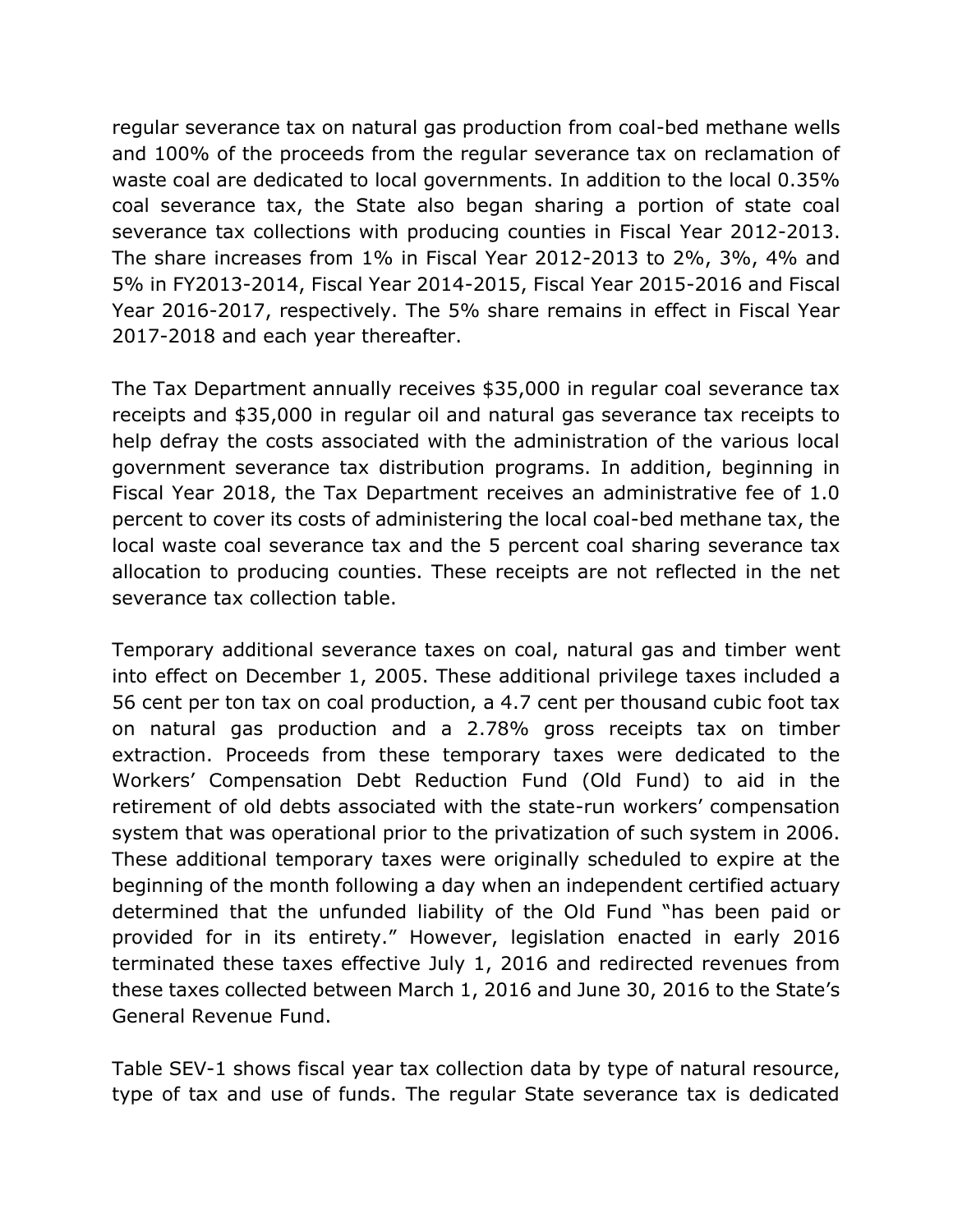toward funding the State's Infrastructure Bond Fund (varies each year according to debt service needs from a high of \$23 million to amounts less than \$19.4 million), Division of Forestry (regular timber severance tax only) and the State General Revenue Fund. Other than the temporary diversion to the General Revenue Fund between March 1, 2016 and June 30, 2016, the special workers' compensation severance taxes are fully dedicated to the Old Fund. Local government distributions include the local coal severance tax, the 10% share of the State oil and natural gas severance tax, and 100% of the proceeds of the regular State severance tax associated with natural gas production from coal-bed methane wells. More detailed information concerning amounts of severance tax paid to each local government by distribution period is available on the State Treasurer's web site at [http://www.wvsto.com/dept/Admin/Tax/Pages/default.aspx.](http://www.wvsto.com/dept/Admin/Tax/Pages/default.aspx)

#### **Severance Tax Summary FY 2021**

|                           | <b>Regular State</b> | <b>Workers' Compensation</b> | <b>Local Government</b> |      |                            |
|---------------------------|----------------------|------------------------------|-------------------------|------|----------------------------|
|                           | Severance Tax *      | Debt Fund Severance Tax**    | <b>Tax Distribution</b> |      | <b>Total Severance Tax</b> |
| Coal                      | \$143,166,911        |                              | \$25,108,429            | - \$ | 168,275,341                |
| <b>Natural Gas</b>        | \$89,320,448         |                              | $$11,666,839$ \$        |      | 100,987,287                |
| Oil                       | \$28,619,291         |                              | \$763,708 \$            |      | 29,382,999                 |
| Sand, Gravel              | \$575,955            |                              | \$0 <sub>5</sub>        |      | 575,955                    |
| Limestone, Sandstone      | \$342,482            |                              | $$0 \quad $$            |      | 342,482                    |
| <b>Timber</b>             | \$3,007              |                              | \$0 <sub>5</sub>        |      | 3,007                      |
| <b>Other/Unclassified</b> | \$34,166,752         |                              | $$0 \quad $$            |      | 34, 166, 752               |
| Total                     | \$<br>296.194.846    | $(2,562,331)$ \$<br>\$       | 37,538,976 \$           |      | 331, 171, 492              |

**\* First \$21.936 million collected is dedicated to the State Infrastructure Bond Fund**

**\*\*All collections for expired tax are aggregated in a single total.**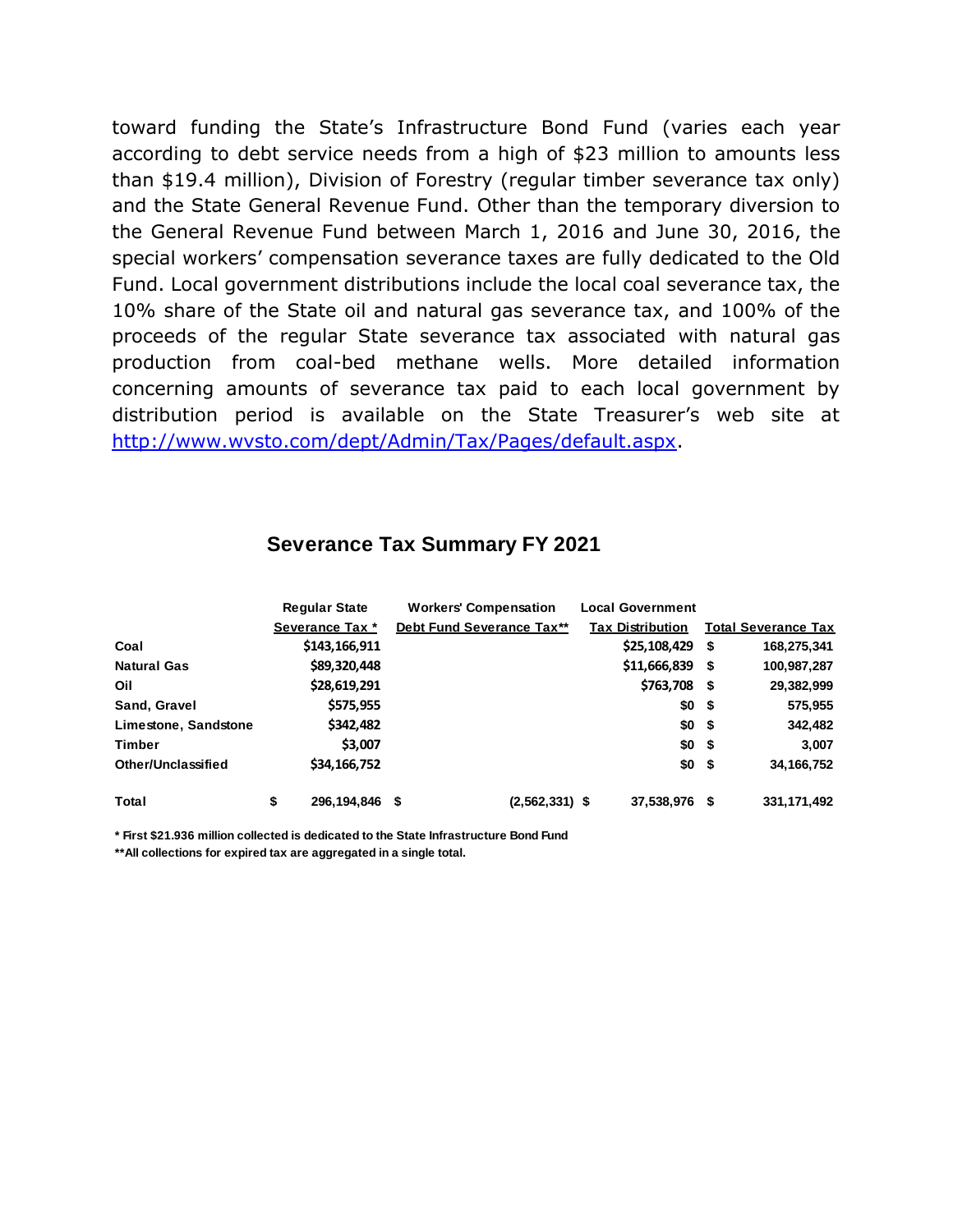#### **Severance Tax Summary FY 2020**

|                      | <b>Regular State</b> | <b>Workers' Compensation</b> | <b>Local Government</b> |                            |
|----------------------|----------------------|------------------------------|-------------------------|----------------------------|
|                      | Severance Tax *      | Debt Fund Severance Tax**    | <b>Tax Distribution</b> | <b>Total Severance Tax</b> |
| Coal                 | \$164,742,242        | S<br>$\blacksquare$          | \$35,272,927            | 200,015,169<br>- \$        |
| <b>Natural Gas</b>   | \$83,546,457         | -S<br>$\blacksquare$         | $$15,102,435$ \$        | 98,648,892                 |
| Oil                  | \$23,749,553         | -\$<br>$\blacksquare$        | \$3,277,062             | 27,026,615<br>- \$         |
| Sand, Gravel         | $$190,535$ \$        | $\blacksquare$               | \$<br>۰.                | 190,535<br>\$              |
| Limestone, Sandstone | \$425,801            | -\$<br>$\blacksquare$        | \$                      | 425,801<br>\$              |
| Timber               | $$217,366$ \$        | $\blacksquare$               | \$                      | 217,366<br>\$              |
| Other/Unclassified   | \$16,341,594         | - \$<br>$\blacksquare$       | \$<br>$\blacksquare$    | 16,341,594<br>\$           |
| Total                | \$<br>289,213,547    | 295.625 \$<br>S              | 53,652,424              | 343,161,596                |

**\* First \$21.947 million collected is dedicated to the State Infrastructure Bond Fund**

**\*\*All collections for expired tax are aggregated in a single total.**

#### **Severance Tax Summary FY 2019**

|                      | <b>Regular State</b> | <b>Workers' Compensation</b> | <b>Local Government</b> |                         |                            |             |
|----------------------|----------------------|------------------------------|-------------------------|-------------------------|----------------------------|-------------|
|                      | Severance Tax *      | Debt Fund Severance Tax**    |                         | <b>Tax Distribution</b> | <b>Total Severance Tax</b> |             |
| Coal                 | \$263,425,337        | \$                           | $\blacksquare$          | \$33,520,526            | -\$                        | 296,945,863 |
| <b>Natural Gas</b>   | \$145,664,728 \$     |                              | $\blacksquare$          | \$15,430,737            | - 5                        | 161,095,465 |
| Oil                  | \$38,542,485 \$      |                              | $\blacksquare$          | \$1,210,573             | - \$                       | 39,753,058  |
| Sand, Gravel         | $$217,427$ \$        |                              | $\blacksquare$          | \$0                     | - \$                       | 217,427     |
| Limestone, Sandstone | $$1,220,073$ \$      |                              | $\blacksquare$          | \$0                     | - \$                       | 1,220,073   |
| <b>Timber</b>        | $$1,563,575$ \$      |                              | $\blacksquare$          | \$0                     | - \$                       | 1,563,575   |
| Other                | \$33,759,597 \$      |                              | $\blacksquare$          | \$0                     | -\$                        | 33,759,597  |
| Unclassified         | \$178,420 \$         |                              |                         |                         | \$                         | 178.420     |
| Total                | \$<br>484,571,643    | S                            | $(20, 577)$ \$          | 50,161,836              | - 5                        | 534,712,902 |

**\* First \$20.557 million collected is dedicated to the State Infrastructure Bond Fund**

**\*\*All collections for expired tax are aggregated in a single total.**

#### **Severance Tax Summary FY 2018**

|                      | <b>Regular State</b> |                 |      | <b>Workers' Compensation</b> |    | <b>Local Government</b> |      |                            |  |
|----------------------|----------------------|-----------------|------|------------------------------|----|-------------------------|------|----------------------------|--|
|                      |                      | Severance Tax * |      | Debt Fund Severance Tax**    |    | <b>Tax Distribution</b> |      | <b>Total Severance Tax</b> |  |
| Coal                 | \$                   | 218,668,347     | S    | -                            | S  | 31,179,801              | - \$ | 249,848,148                |  |
| <b>Natural Gas</b>   | \$                   | 111,072,541     | - \$ | ٠                            | S  | 10,115,487              | - \$ | 121,188,028                |  |
| Oil                  | \$                   | 16,391,598 \$   |      | $\blacksquare$               | S  | 1,265,066               | - \$ | 17,656,663                 |  |
| Sand, Gravel         | \$                   | 160,705 \$      |      | $\blacksquare$               | \$ | $\blacksquare$          | S    | 160,705                    |  |
| Limestone, Sandstone | s                    | 1,099,528 \$    |      | $\blacksquare$               | S  | $\blacksquare$          | \$   | 1,099,528                  |  |
| Timber               | \$                   | 1,510,690       | -S   | $\blacksquare$               | S  | $\blacksquare$          | S    | 1,510,690                  |  |
| Other                | \$                   | 17,892,715      | -S   | $\blacksquare$               | \$ | $\blacksquare$          | S    | 17,892,715                 |  |
| Unclassified         | \$                   | $5,396$ \$      |      | $\blacksquare$               |    |                         | \$   | 5,396                      |  |
| Total                | \$                   | 366,801,521     | S    | 334.245                      |    | 42,560,353              | - \$ | 409,696,119                |  |

**\* First \$19.377 million collected is dedicated to the State Infrastructure Bond Fund**

**\*\*All collections for expired tax are aggregated in a single total.**